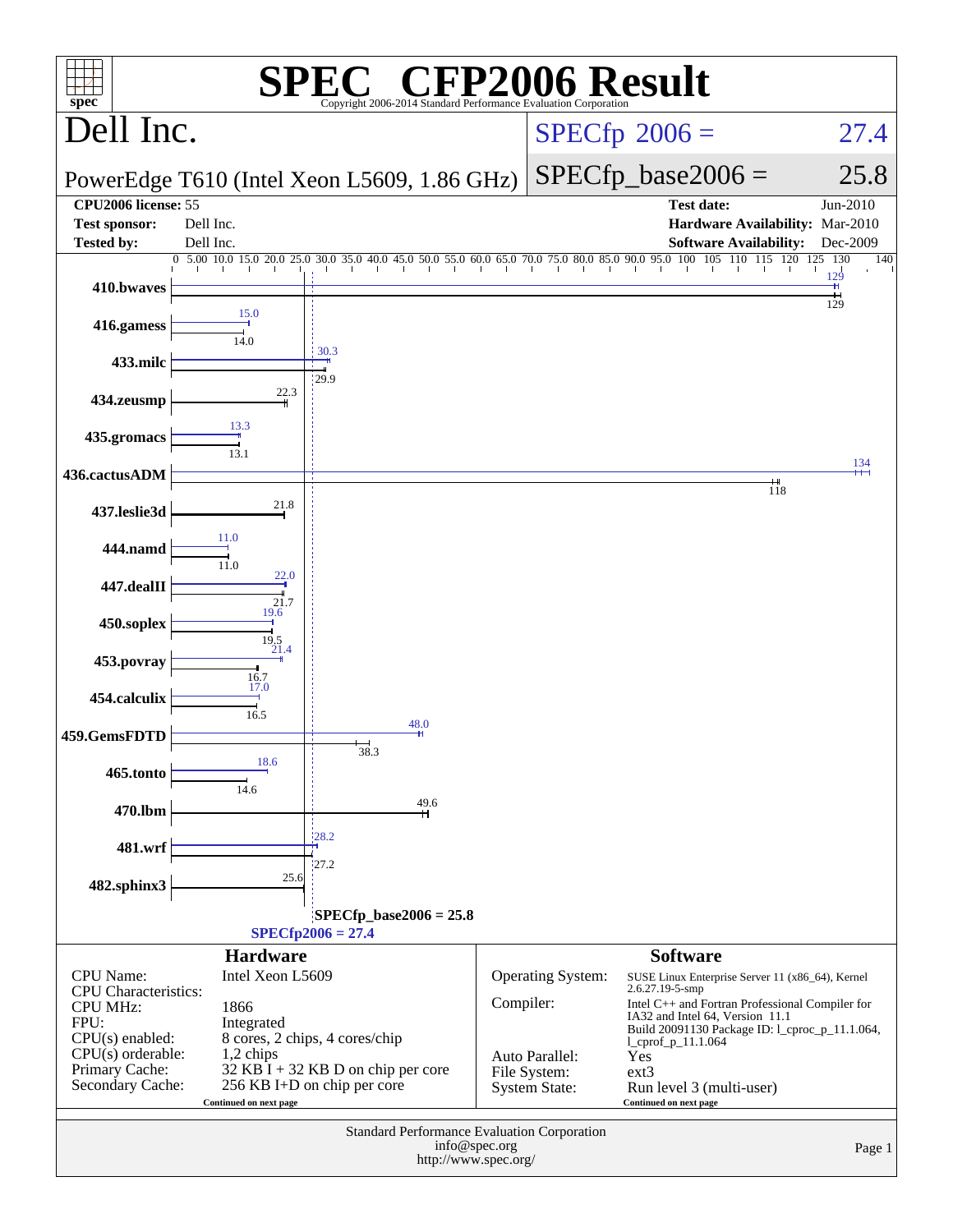| <b>SPEC CFP2006 Result</b><br>$spec^*$<br>Copyright 2006-2014 Standard Performance Evaluation Corporation |                       |                          |                                                |              |                       |                        |                                                        |                     |                       |                               |                       |                     |
|-----------------------------------------------------------------------------------------------------------|-----------------------|--------------------------|------------------------------------------------|--------------|-----------------------|------------------------|--------------------------------------------------------|---------------------|-----------------------|-------------------------------|-----------------------|---------------------|
| Dell Inc.                                                                                                 |                       |                          |                                                |              |                       | $SPECfp2006 =$<br>27.4 |                                                        |                     |                       |                               |                       |                     |
| $SPECfp\_base2006 =$<br>PowerEdge T610 (Intel Xeon L5609, 1.86 GHz)                                       |                       |                          |                                                |              |                       | 25.8                   |                                                        |                     |                       |                               |                       |                     |
| <b>CPU2006</b> license: 55                                                                                |                       |                          |                                                |              |                       |                        |                                                        | <b>Test date:</b>   |                       |                               | $Jun-2010$            |                     |
| Dell Inc.<br>Hardware Availability: Mar-2010<br><b>Test sponsor:</b>                                      |                       |                          |                                                |              |                       |                        |                                                        |                     |                       |                               |                       |                     |
| <b>Tested by:</b>                                                                                         | Dell Inc.             |                          |                                                |              |                       |                        |                                                        |                     |                       | <b>Software Availability:</b> |                       | Dec-2009            |
| L3 Cache:                                                                                                 |                       |                          | 12 MB I+D on chip per chip                     |              |                       |                        | <b>Base Pointers:</b><br>64-bit                        |                     |                       |                               |                       |                     |
| Other Cache:<br>Memory:                                                                                   |                       | None                     | 48 GB (12 x 4 GB DDR3-1333 DR RDIMM, CL9, ECC, |              |                       |                        | Peak Pointers:<br>32/64-bit<br>Other Software:<br>None |                     |                       |                               |                       |                     |
|                                                                                                           |                       | downclocked to 1066 MHz) |                                                |              |                       |                        |                                                        |                     |                       |                               |                       |                     |
| Disk Subsystem:<br>Other Hardware:                                                                        |                       | None                     | 1 x 146 GB 15000 RPM SAS                       |              |                       |                        |                                                        |                     |                       |                               |                       |                     |
|                                                                                                           |                       |                          |                                                |              |                       |                        |                                                        |                     |                       |                               |                       |                     |
| <b>Results Table</b>                                                                                      |                       |                          |                                                |              |                       |                        |                                                        |                     |                       |                               |                       |                     |
|                                                                                                           |                       |                          | <b>Base</b>                                    |              |                       |                        |                                                        |                     | Peak                  |                               |                       |                     |
| <b>Benchmark</b><br>410.bwayes                                                                            | <b>Seconds</b><br>106 | Ratio<br>129             | <b>Seconds</b><br>105                          | Ratio<br>129 | <b>Seconds</b><br>105 | Ratio<br>130           | <b>Seconds</b><br>105                                  | <b>Ratio</b><br>129 | <b>Seconds</b><br>106 | <b>Ratio</b><br>129           | <b>Seconds</b><br>105 | <b>Ratio</b><br>129 |
|                                                                                                           |                       |                          | 1401                                           | 14.0         |                       | 14.0                   |                                                        |                     | 1307                  |                               | 1317                  | 14.9                |
| 416.gamess                                                                                                | 1399                  | <b>14.0</b>              |                                                |              | 1398                  |                        | 1307                                                   | 15.0                |                       | 15.0                          |                       |                     |
| $433$ .milc                                                                                               | 310                   | 29.6                     | 308                                            | 29.9         | 307                   | 29.9                   | 303                                                    | 30.3                | 299                   | 30.7                          | 303                   | 30.3                |
| 434.zeusmp                                                                                                | 407                   | 22.3                     | 416                                            | 21.9         | 407                   | 22.4                   | 407                                                    | 22.3                | 416                   | 21.9                          | 407                   | 22.4                |
| 435.gromacs                                                                                               | 545                   | 13.1                     | 551                                            | 13.0         | 545                   | 13.1                   | 538                                                    | 13.3                | 538                   | 13.3                          | 548                   | 13.0                |
| 436.cactusADM                                                                                             | 102                   | 117                      | 102                                            | 118          | 101                   | 118                    | 89.2                                                   | 134                 | 90.0                  | 133                           | 88.2                  | 136                 |
| 437.leslie3d                                                                                              | 428                   | 22.0                     | 431                                            | 21.8         | 431                   | 21.8                   | 428                                                    | 22.0                | 431                   | 21.8                          | 431                   | 21.8                |
| 444.namd                                                                                                  | 727                   | 11.0                     | 727                                            | <b>11.0</b>  | 734                   | 10.9                   | 732                                                    | 11.0                | 733                   | 10.9                          | 732                   | <b>11.0</b>         |
| 447.dealII                                                                                                | 527                   | 21.7                     | 527                                            | 21.7         | 532                   | 21.5                   | 520                                                    | 22.0                | 522                   | 21.9                          | 515                   | 22.2                |
| 450.soplex                                                                                                | 429                   | 19.4                     | 428                                            | 19.5         | 428                   | 19.5                   | 425                                                    | 19.6                | 424                   | 19.7                          | 426                   | 19.6                |
| 453.povray                                                                                                | 318                   | 16.7                     | 317                                            | 16.8         | 322                   | 16.5                   | 249                                                    | 21.4                | 252                   | 21.1                          | 249                   | 21.4                |
| 454.calculix                                                                                              | 501                   | 16.5                     | 499                                            | 16.5         | 502                   | 16.4                   | 486                                                    | 17.0                | 485                   | 17.0                          | 486                   | <b>17.0</b>         |
| 459.GemsFDTD                                                                                              | 296                   | 35.8                     | 277                                            | 38.4         | 277                   | 38.3                   | 218                                                    | 48.6                | 221                   | 48.0                          | 221                   | 48.0                |
| 465.tonto                                                                                                 | 675                   | 14.6                     | 673                                            | 14.6         | 674                   | 14.6                   | 530                                                    | 18.6                | 530                   | <b>18.6</b>                   | 530                   | 18.6                |
| 470.1bm                                                                                                   | 277                   | 49.6                     | 276                                            | 49.8         | 282                   | 48.7                   | 277                                                    | 49.6                | 276                   | 49.8                          | 282                   | 48.7                |
| 481.wrf                                                                                                   | 411                   | 27.2                     | 410                                            | 27.2         | 412                   | 27.1                   | 394                                                    | 28.3                | 396                   | 28.2                          | 397                   | 28.2                |
| 482.sphinx3                                                                                               | 762                   | 25.6                     | 755                                            | 25.8         | 761                   | 25.6                   | 762                                                    | 25.6                | 755                   | 25.8                          | 761                   | 25.6                |

Results appear in the [order in which they were run.](http://www.spec.org/auto/cpu2006/Docs/result-fields.html#RunOrder) Bold underlined text [indicates a median measurement.](http://www.spec.org/auto/cpu2006/Docs/result-fields.html#Median)

#### **[Operating System Notes](http://www.spec.org/auto/cpu2006/Docs/result-fields.html#OperatingSystemNotes)**

'ulimit -s unlimited' was used to set the stacksize to unlimited prior to run

#### **[Platform Notes](http://www.spec.org/auto/cpu2006/Docs/result-fields.html#PlatformNotes)**

 BIOS Settings: Power Management = Maximum Performance (Default = Active Power Controller) Data Reuse = Disabled (Default = Enabled)

#### **[General Notes](http://www.spec.org/auto/cpu2006/Docs/result-fields.html#GeneralNotes)**

 Binaries were compiled on SLES 10 with Binutils 2.18.50.0.7.20080502 OMP\_NUM\_THREADS set to number of cores KMP\_AFFINITY set to granularity=fine, scatter<br>Continued on next page

> Standard Performance Evaluation Corporation [info@spec.org](mailto:info@spec.org) <http://www.spec.org/>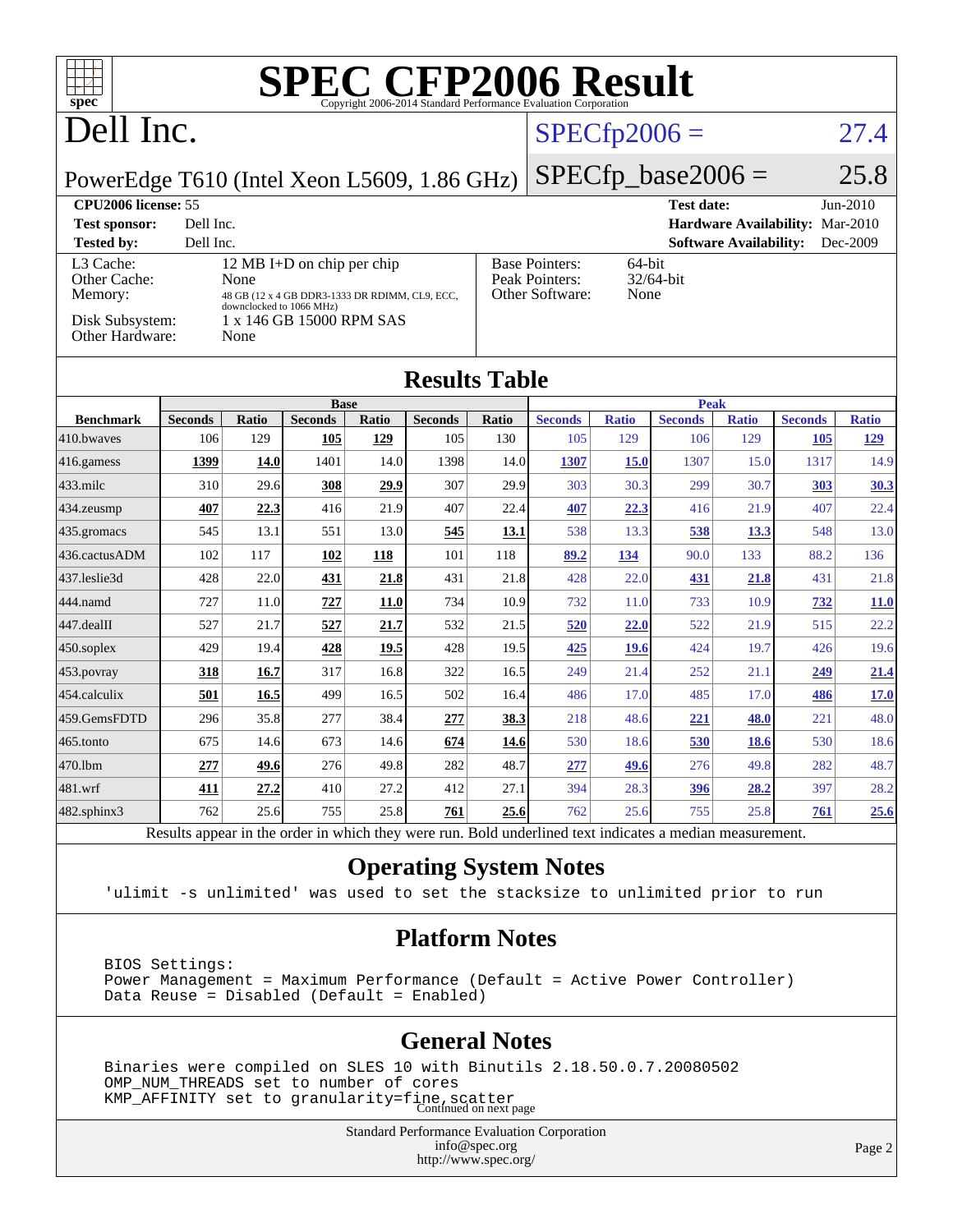

# **[SPEC CFP2006 Result](http://www.spec.org/auto/cpu2006/Docs/result-fields.html#SPECCFP2006Result)**

# Dell Inc.

 $SPECTp2006 = 27.4$ 

PowerEdge T610 (Intel Xeon L5609, 1.86 GHz)  $SPECTp\_base2006 = 25.8$ 

**[CPU2006 license:](http://www.spec.org/auto/cpu2006/Docs/result-fields.html#CPU2006license)** 55 **[Test date:](http://www.spec.org/auto/cpu2006/Docs/result-fields.html#Testdate)** Jun-2010 **[Test sponsor:](http://www.spec.org/auto/cpu2006/Docs/result-fields.html#Testsponsor)** Dell Inc. **[Hardware Availability:](http://www.spec.org/auto/cpu2006/Docs/result-fields.html#HardwareAvailability)** Mar-2010 **[Tested by:](http://www.spec.org/auto/cpu2006/Docs/result-fields.html#Testedby)** Dell Inc. **[Software Availability:](http://www.spec.org/auto/cpu2006/Docs/result-fields.html#SoftwareAvailability)** Dec-2009

#### **[General Notes \(Continued\)](http://www.spec.org/auto/cpu2006/Docs/result-fields.html#GeneralNotes)**

 KMP\_STACKSIZE set to 200M The Dell PowerEdge T610 and the Bull NovaScale T840 F2 models are electronically equivalent. The results have been measured on a Dell PowerEdge T610 model.

#### **[Base Compiler Invocation](http://www.spec.org/auto/cpu2006/Docs/result-fields.html#BaseCompilerInvocation)**

 $C$  benchmarks:<br>icc  $-m64$ 

[C++ benchmarks:](http://www.spec.org/auto/cpu2006/Docs/result-fields.html#CXXbenchmarks) [icpc -m64](http://www.spec.org/cpu2006/results/res2010q3/cpu2006-20100702-12148.flags.html#user_CXXbase_intel_icpc_64bit_bedb90c1146cab66620883ef4f41a67e)

[Fortran benchmarks](http://www.spec.org/auto/cpu2006/Docs/result-fields.html#Fortranbenchmarks): [ifort -m64](http://www.spec.org/cpu2006/results/res2010q3/cpu2006-20100702-12148.flags.html#user_FCbase_intel_ifort_64bit_ee9d0fb25645d0210d97eb0527dcc06e)

[Benchmarks using both Fortran and C](http://www.spec.org/auto/cpu2006/Docs/result-fields.html#BenchmarksusingbothFortranandC): [icc -m64](http://www.spec.org/cpu2006/results/res2010q3/cpu2006-20100702-12148.flags.html#user_CC_FCbase_intel_icc_64bit_0b7121f5ab7cfabee23d88897260401c) [ifort -m64](http://www.spec.org/cpu2006/results/res2010q3/cpu2006-20100702-12148.flags.html#user_CC_FCbase_intel_ifort_64bit_ee9d0fb25645d0210d97eb0527dcc06e)

#### **[Base Portability Flags](http://www.spec.org/auto/cpu2006/Docs/result-fields.html#BasePortabilityFlags)**

| 410.bwaves: -DSPEC CPU LP64                                    |  |
|----------------------------------------------------------------|--|
| 416.gamess: - DSPEC_CPU_LP64                                   |  |
| 433.milc: -DSPEC CPU LP64                                      |  |
| 434.zeusmp: -DSPEC_CPU_LP64                                    |  |
| 435.gromacs: -DSPEC_CPU_LP64 -nofor_main                       |  |
| 436.cactusADM: - DSPEC CPU LP64 - nofor main                   |  |
| 437.leslie3d: -DSPEC CPU LP64                                  |  |
| 444.namd: -DSPEC CPU LP64                                      |  |
| 447.dealII: -DSPEC_CPU LP64                                    |  |
| 450.soplex: -DSPEC_CPU_LP64                                    |  |
| 453.povray: -DSPEC_CPU_LP64                                    |  |
| 454.calculix: -DSPEC CPU LP64 -nofor main                      |  |
| 459. GemsFDTD: - DSPEC CPU LP64                                |  |
| 465.tonto: - DSPEC CPU LP64                                    |  |
| 470.1bm: - DSPEC CPU LP64                                      |  |
| 481.wrf: -DSPEC CPU_LP64 -DSPEC_CPU_CASE_FLAG -DSPEC_CPU_LINUX |  |
| 482.sphinx3: -DSPEC_CPU_LP64                                   |  |

### **[Base Optimization Flags](http://www.spec.org/auto/cpu2006/Docs/result-fields.html#BaseOptimizationFlags)**

[C benchmarks](http://www.spec.org/auto/cpu2006/Docs/result-fields.html#Cbenchmarks): [-xSSE4.2](http://www.spec.org/cpu2006/results/res2010q3/cpu2006-20100702-12148.flags.html#user_CCbase_f-xSSE42_f91528193cf0b216347adb8b939d4107) [-ipo](http://www.spec.org/cpu2006/results/res2010q3/cpu2006-20100702-12148.flags.html#user_CCbase_f-ipo) [-O3](http://www.spec.org/cpu2006/results/res2010q3/cpu2006-20100702-12148.flags.html#user_CCbase_f-O3) [-no-prec-div](http://www.spec.org/cpu2006/results/res2010q3/cpu2006-20100702-12148.flags.html#user_CCbase_f-no-prec-div) [-static](http://www.spec.org/cpu2006/results/res2010q3/cpu2006-20100702-12148.flags.html#user_CCbase_f-static) [-parallel](http://www.spec.org/cpu2006/results/res2010q3/cpu2006-20100702-12148.flags.html#user_CCbase_f-parallel) [-opt-prefetch](http://www.spec.org/cpu2006/results/res2010q3/cpu2006-20100702-12148.flags.html#user_CCbase_f-opt-prefetch) [C++ benchmarks:](http://www.spec.org/auto/cpu2006/Docs/result-fields.html#CXXbenchmarks) [-xSSE4.2](http://www.spec.org/cpu2006/results/res2010q3/cpu2006-20100702-12148.flags.html#user_CXXbase_f-xSSE42_f91528193cf0b216347adb8b939d4107) [-ipo](http://www.spec.org/cpu2006/results/res2010q3/cpu2006-20100702-12148.flags.html#user_CXXbase_f-ipo) [-O3](http://www.spec.org/cpu2006/results/res2010q3/cpu2006-20100702-12148.flags.html#user_CXXbase_f-O3) [-no-prec-div](http://www.spec.org/cpu2006/results/res2010q3/cpu2006-20100702-12148.flags.html#user_CXXbase_f-no-prec-div) [-static](http://www.spec.org/cpu2006/results/res2010q3/cpu2006-20100702-12148.flags.html#user_CXXbase_f-static) [-parallel](http://www.spec.org/cpu2006/results/res2010q3/cpu2006-20100702-12148.flags.html#user_CXXbase_f-parallel) [-opt-prefetch](http://www.spec.org/cpu2006/results/res2010q3/cpu2006-20100702-12148.flags.html#user_CXXbase_f-opt-prefetch) Continued on next page

> Standard Performance Evaluation Corporation [info@spec.org](mailto:info@spec.org) <http://www.spec.org/>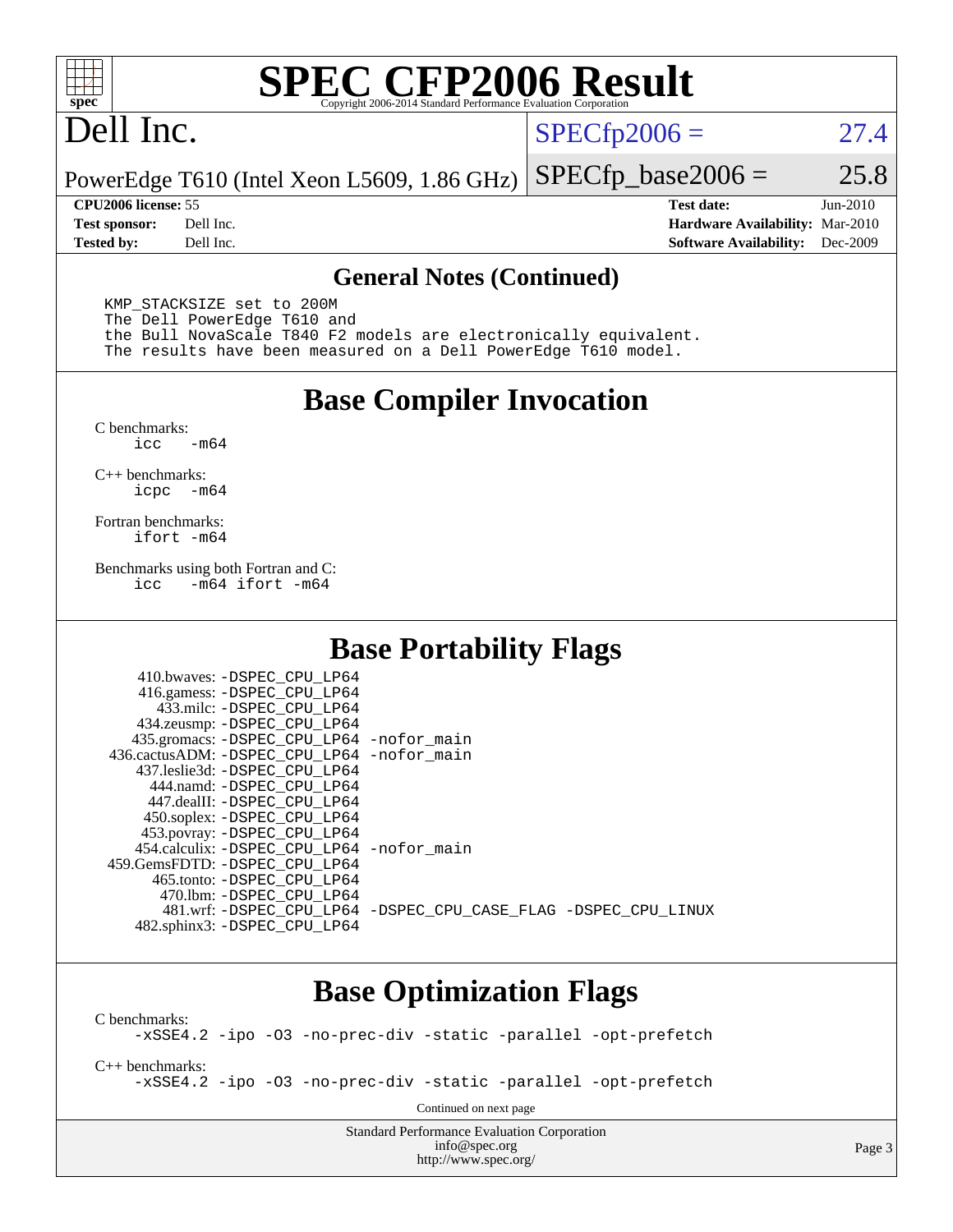

# **[SPEC CFP2006 Result](http://www.spec.org/auto/cpu2006/Docs/result-fields.html#SPECCFP2006Result)**

# Dell Inc.

 $SPECTp2006 = 27.4$ 

PowerEdge T610 (Intel Xeon L5609, 1.86 GHz)  $SPECTp\_base2006 = 25.8$ 

**[CPU2006 license:](http://www.spec.org/auto/cpu2006/Docs/result-fields.html#CPU2006license)** 55 **[Test date:](http://www.spec.org/auto/cpu2006/Docs/result-fields.html#Testdate)** Jun-2010 **[Test sponsor:](http://www.spec.org/auto/cpu2006/Docs/result-fields.html#Testsponsor)** Dell Inc. **[Hardware Availability:](http://www.spec.org/auto/cpu2006/Docs/result-fields.html#HardwareAvailability)** Mar-2010 **[Tested by:](http://www.spec.org/auto/cpu2006/Docs/result-fields.html#Testedby)** Dell Inc. **[Software Availability:](http://www.spec.org/auto/cpu2006/Docs/result-fields.html#SoftwareAvailability)** Dec-2009

## **[Base Optimization Flags \(Continued\)](http://www.spec.org/auto/cpu2006/Docs/result-fields.html#BaseOptimizationFlags)**

[Fortran benchmarks](http://www.spec.org/auto/cpu2006/Docs/result-fields.html#Fortranbenchmarks): [-xSSE4.2](http://www.spec.org/cpu2006/results/res2010q3/cpu2006-20100702-12148.flags.html#user_FCbase_f-xSSE42_f91528193cf0b216347adb8b939d4107) [-ipo](http://www.spec.org/cpu2006/results/res2010q3/cpu2006-20100702-12148.flags.html#user_FCbase_f-ipo) [-O3](http://www.spec.org/cpu2006/results/res2010q3/cpu2006-20100702-12148.flags.html#user_FCbase_f-O3) [-no-prec-div](http://www.spec.org/cpu2006/results/res2010q3/cpu2006-20100702-12148.flags.html#user_FCbase_f-no-prec-div) [-static](http://www.spec.org/cpu2006/results/res2010q3/cpu2006-20100702-12148.flags.html#user_FCbase_f-static) [-parallel](http://www.spec.org/cpu2006/results/res2010q3/cpu2006-20100702-12148.flags.html#user_FCbase_f-parallel) [-opt-prefetch](http://www.spec.org/cpu2006/results/res2010q3/cpu2006-20100702-12148.flags.html#user_FCbase_f-opt-prefetch)

[Benchmarks using both Fortran and C](http://www.spec.org/auto/cpu2006/Docs/result-fields.html#BenchmarksusingbothFortranandC): [-xSSE4.2](http://www.spec.org/cpu2006/results/res2010q3/cpu2006-20100702-12148.flags.html#user_CC_FCbase_f-xSSE42_f91528193cf0b216347adb8b939d4107) [-ipo](http://www.spec.org/cpu2006/results/res2010q3/cpu2006-20100702-12148.flags.html#user_CC_FCbase_f-ipo) [-O3](http://www.spec.org/cpu2006/results/res2010q3/cpu2006-20100702-12148.flags.html#user_CC_FCbase_f-O3) [-no-prec-div](http://www.spec.org/cpu2006/results/res2010q3/cpu2006-20100702-12148.flags.html#user_CC_FCbase_f-no-prec-div) [-static](http://www.spec.org/cpu2006/results/res2010q3/cpu2006-20100702-12148.flags.html#user_CC_FCbase_f-static) [-parallel](http://www.spec.org/cpu2006/results/res2010q3/cpu2006-20100702-12148.flags.html#user_CC_FCbase_f-parallel) [-opt-prefetch](http://www.spec.org/cpu2006/results/res2010q3/cpu2006-20100702-12148.flags.html#user_CC_FCbase_f-opt-prefetch)

**[Peak Compiler Invocation](http://www.spec.org/auto/cpu2006/Docs/result-fields.html#PeakCompilerInvocation)**

[C benchmarks](http://www.spec.org/auto/cpu2006/Docs/result-fields.html#Cbenchmarks):  $icc$   $-m64$ 

[C++ benchmarks:](http://www.spec.org/auto/cpu2006/Docs/result-fields.html#CXXbenchmarks) [icpc -m64](http://www.spec.org/cpu2006/results/res2010q3/cpu2006-20100702-12148.flags.html#user_CXXpeak_intel_icpc_64bit_bedb90c1146cab66620883ef4f41a67e)

[Fortran benchmarks](http://www.spec.org/auto/cpu2006/Docs/result-fields.html#Fortranbenchmarks): [ifort -m64](http://www.spec.org/cpu2006/results/res2010q3/cpu2006-20100702-12148.flags.html#user_FCpeak_intel_ifort_64bit_ee9d0fb25645d0210d97eb0527dcc06e)

[Benchmarks using both Fortran and C](http://www.spec.org/auto/cpu2006/Docs/result-fields.html#BenchmarksusingbothFortranandC): [icc -m64](http://www.spec.org/cpu2006/results/res2010q3/cpu2006-20100702-12148.flags.html#user_CC_FCpeak_intel_icc_64bit_0b7121f5ab7cfabee23d88897260401c) [ifort -m64](http://www.spec.org/cpu2006/results/res2010q3/cpu2006-20100702-12148.flags.html#user_CC_FCpeak_intel_ifort_64bit_ee9d0fb25645d0210d97eb0527dcc06e)

### **[Peak Portability Flags](http://www.spec.org/auto/cpu2006/Docs/result-fields.html#PeakPortabilityFlags)**

Same as Base Portability Flags

## **[Peak Optimization Flags](http://www.spec.org/auto/cpu2006/Docs/result-fields.html#PeakOptimizationFlags)**

[C benchmarks](http://www.spec.org/auto/cpu2006/Docs/result-fields.html#Cbenchmarks):

 $433.\text{mile: } -x\text{SSE4}.2(\text{pass 2}) -\text{prof-gen}(\text{pass 1}) - \text{ipo}(\text{pass 2}) -\text{O3}(\text{pass 2})$ [-no-prec-div](http://www.spec.org/cpu2006/results/res2010q3/cpu2006-20100702-12148.flags.html#user_peakPASS2_CFLAGSPASS2_LDFLAGS433_milc_f-no-prec-div)(pass 2) [-static](http://www.spec.org/cpu2006/results/res2010q3/cpu2006-20100702-12148.flags.html#user_peakPASS2_CFLAGSPASS2_LDFLAGS433_milc_f-static)(pass 2) [-prof-use](http://www.spec.org/cpu2006/results/res2010q3/cpu2006-20100702-12148.flags.html#user_peakPASS2_CFLAGSPASS2_LDFLAGS433_milc_prof_use_bccf7792157ff70d64e32fe3e1250b55)(pass 2) [-ansi-alias](http://www.spec.org/cpu2006/results/res2010q3/cpu2006-20100702-12148.flags.html#user_peakOPTIMIZE433_milc_f-ansi-alias)

 $470$ .lbm: basepeak = yes

482.sphinx3: basepeak = yes

[C++ benchmarks:](http://www.spec.org/auto/cpu2006/Docs/result-fields.html#CXXbenchmarks)

```
 444.namd: -xSSE4.2(pass 2) -prof-gen(pass 1) -ipo(pass 2) -O3(pass 2)
-no-prec-div(pass 2) -static(pass 2) -prof-use(pass 2)
-fno-alias -auto-ilp32
```

```
447.dealII: -xSSE4. 2(pass 2)-prof-gen-ipo(pass 2) -03(pass 2)
-no-prec-div(pass 2) -static(pass 2) -prof-use(pass 2)
-unroll2 -ansi-alias -scalar-rep- -auto-ilp32
```
Continued on next page

Standard Performance Evaluation Corporation [info@spec.org](mailto:info@spec.org) <http://www.spec.org/>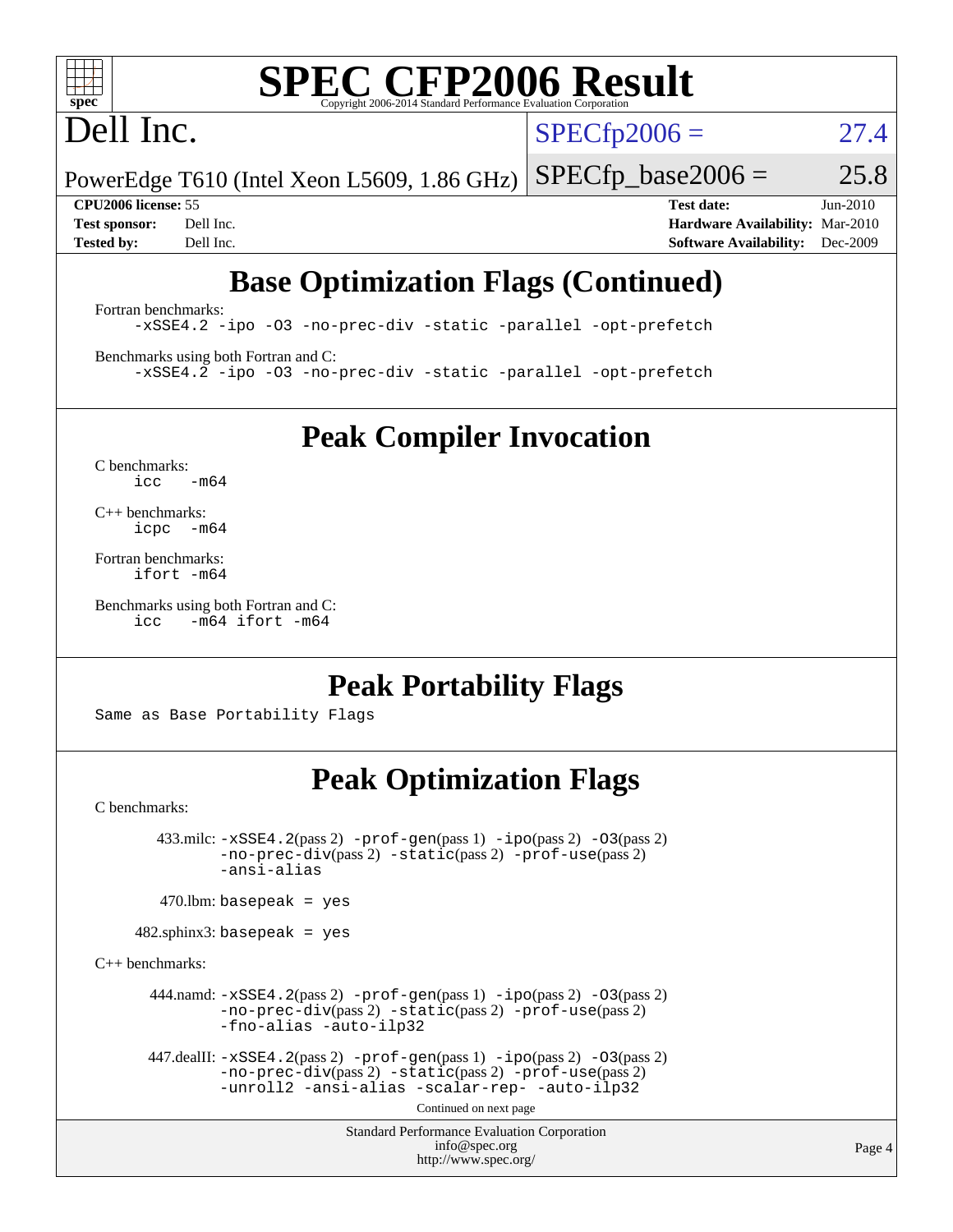| $spec^*$                                                                                   | <b>SPEC CFP2006 Result</b><br>Copyright 2006-2014 Standard Performance Evaluation Corporation                                                                                                                                          |                      |                                                                                       |                        |
|--------------------------------------------------------------------------------------------|----------------------------------------------------------------------------------------------------------------------------------------------------------------------------------------------------------------------------------------|----------------------|---------------------------------------------------------------------------------------|------------------------|
| Dell Inc.                                                                                  |                                                                                                                                                                                                                                        | $SPECfp2006 =$       |                                                                                       | 27.4                   |
|                                                                                            | PowerEdge T610 (Intel Xeon L5609, 1.86 GHz)                                                                                                                                                                                            | $SPECfp\_base2006 =$ |                                                                                       | 25.8                   |
| CPU2006 license: 55<br><b>Test sponsor:</b><br>Dell Inc.<br><b>Tested by:</b><br>Dell Inc. |                                                                                                                                                                                                                                        |                      | <b>Test date:</b><br>Hardware Availability: Mar-2010<br><b>Software Availability:</b> | $Jun-2010$<br>Dec-2009 |
|                                                                                            | <b>Peak Optimization Flags (Continued)</b>                                                                                                                                                                                             |                      |                                                                                       |                        |
|                                                                                            | $450.\text{soplex: } -x\text{SSE4}.2(\text{pass 2}) - \text{prof-gen}(\text{pass 1}) - \text{ipo}(\text{pass 2}) - 03(\text{pass 2})$<br>$-no-prec-div(pass 2) -static(pass 2) -prof-use(pass 2)$<br>-opt-malloc-options=3 -auto-ilp32 |                      |                                                                                       |                        |
|                                                                                            | $453.$ povray: $-xSSE4.2(pass2)$ -prof-gen $(pass1)$ -ipo $(pass2)$ -03 $(pass2)$<br>-no-prec-div(pass 2) -static(pass 2) -prof-use(pass 2)<br>-unroll4 -ansi-alias                                                                    |                      |                                                                                       |                        |
| Fortran benchmarks:                                                                        |                                                                                                                                                                                                                                        |                      |                                                                                       |                        |
|                                                                                            | 410.bwaves: -xSSE4.2 -ipo -03 -no-prec-div -static -opt-prefetch<br>-parallel                                                                                                                                                          |                      |                                                                                       |                        |
|                                                                                            | 416.gamess: $-xSSE4$ . $2(pass 2)$ -prof-gen(pass 1) -ipo(pass 2) -03(pass 2)<br>$-no-prec-div(pass 2) -static(pass 2) -prof-use(pass 2)$<br>-unroll2 -Ob0 -ansi-alias -scalar-rep-                                                    |                      |                                                                                       |                        |
|                                                                                            | $434$ .zeusmp: basepeak = yes                                                                                                                                                                                                          |                      |                                                                                       |                        |
|                                                                                            | $437$ .leslie3d: basepeak = yes                                                                                                                                                                                                        |                      |                                                                                       |                        |
|                                                                                            | 459. GemsFDTD: -xSSE4. 2(pass 2) -prof-gen(pass 1) -ipo(pass 2) -03(pass 2)<br>-no-prec-div(pass 2) -static(pass 2) -prof-use(pass 2)<br>-unroll2 -0b0 -opt-prefetch -parallel                                                         |                      |                                                                                       |                        |
|                                                                                            | 465.tonto: -xSSE4.2(pass 2) -prof-gen(pass 1) -ipo(pass 2) -03(pass 2)<br>-no-prec-div(pass 2) -static(pass 2) -prof-use(pass 2)<br>-inline-calloc -opt-malloc-options=3 -auto -unroll4                                                |                      |                                                                                       |                        |
|                                                                                            | Benchmarks using both Fortran and C:                                                                                                                                                                                                   |                      |                                                                                       |                        |
|                                                                                            | $435$ .gromacs: $-xSSE4$ . $2(pass 2)$ -prof-gen(pass 1) -ipo(pass 2) -03(pass 2)<br>-no-prec-div(pass 2) -static(pass 2) -prof-use(pass 2)<br>-opt-prefetch -auto-ilp32                                                               |                      |                                                                                       |                        |
|                                                                                            | 436.cactusADM: -xSSE4.2(pass 2) -prof-gen(pass 1) -ipo(pass 2) -03(pass 2)<br>$-no-prec-div(pass 2) -static(pass 2) -prot-use(pass 2)$<br>-unroll2 -opt-prefetch -parallel -auto-ilp32                                                 |                      |                                                                                       |                        |
|                                                                                            | 454.calculix: -xSSE4.2 -ipo -03 -no-prec-div -static -auto-ilp32                                                                                                                                                                       |                      |                                                                                       |                        |
|                                                                                            | 481.wrf: Same as 454.calculix                                                                                                                                                                                                          |                      |                                                                                       |                        |
|                                                                                            | The flags file that was used to format this result can be browsed at<br>http://www.spec.org/cpu2006/flags/Intel-icll.1-linux64-revE.20100330.html                                                                                      |                      |                                                                                       |                        |

| <b>Standard Performance Evaluation Corporation</b> |  |
|----------------------------------------------------|--|
| info@spec.org                                      |  |
| http://www.spec.org/                               |  |